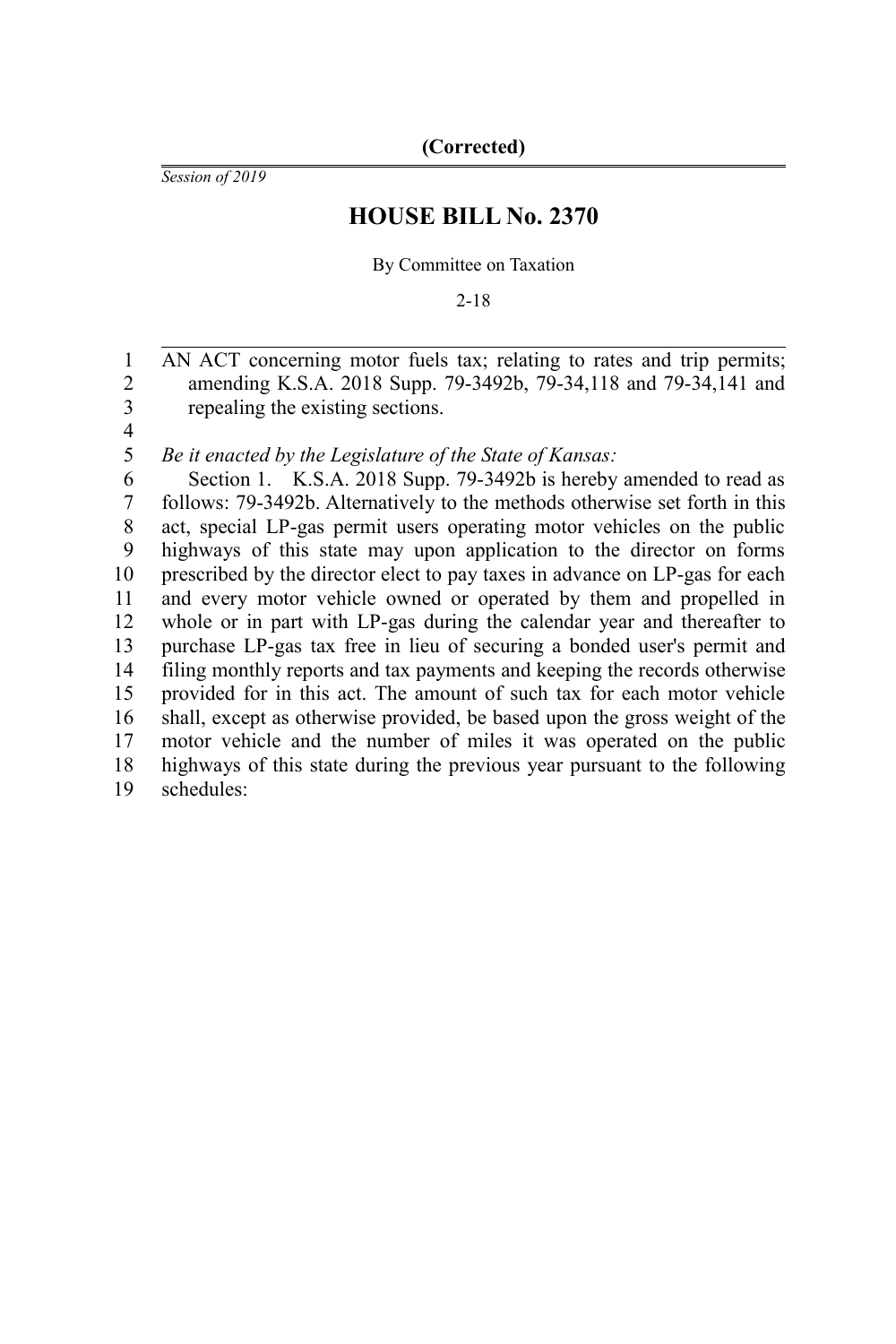### HB 2370

(a) Prior to July 1, 2020:

|                                                                                                                                               | 5,000 miles<br>less than | $5,000$ to | 10,000 miles 15,000 miles<br>$10,001$ to | 19,999 miles<br>15,001 to | 29,999 miles<br>20,000 to | 39,999 miles<br>$30,000$ to | 49,999 miles<br>40,000 to | 59,999 miles<br>50,000 to | and over<br>60,000 |
|-----------------------------------------------------------------------------------------------------------------------------------------------|--------------------------|------------|------------------------------------------|---------------------------|---------------------------|-----------------------------|---------------------------|---------------------------|--------------------|
| Class A: 3,000 pounds or less                                                                                                                 | \$46.00                  | \$92.00    | \$138.00                                 | \$184.00                  | \$276.00                  | \$368.00                    | \$460.00                  | \$552.00                  | \$644.00           |
| Class B: more than 3,000 pounds and<br>rot more than 4,500 pounds                                                                             | \$78.00                  | \$156.00   | \$234.00                                 | \$312.00                  | \$468.00                  | \$624.00                    | \$780.00                  | \$936.00                  | \$1,092.00         |
| Class C: more than 4,500 pounds and<br>not more than 12,000 pounds                                                                            | \$95.00                  | \$189.00   | \$285.00                                 | \$380.00                  | \$570.00                  | \$760.00                    | \$950.00                  | \$1,140.00                | \$1,330.00         |
| Class D: more than 12,000 pounds and \$129.00<br>rot more than 16,000 pourds                                                                  |                          | \$238.00   | \$387.00                                 | \$516.00                  | \$774.00                  | \$1,032.00                  | \$1,290.00                | \$1,548.00                | \$1,806.00         |
| Class E: more than 16,000 pounds and \$165.00<br>ret more than 24,000 pourds                                                                  |                          | \$330.00   | \$495.00                                 | \$660.00                  | \$90.00                   | \$1,320.00                  | \$1,650.00                | \$1,980.00                | \$2,310.00         |
| Class F: more than 24,000 pounds and \$230.00<br>rot more than 36,000 pourds                                                                  |                          | \$460.00   | \$690.00                                 | \$920.00                  | \$1,380.00                | \$1,840.00                  | \$2,300.00                | \$2,760.00                | \$3,220,00         |
| Class G: more than 36,000 pounds and \$285.00<br>not more than 48,000 pounds                                                                  |                          | \$570.00   | \$855.00                                 | \$1,140.00                | \$1,710.00                | \$2,280.00                  | 2,850.00                  | \$3,420.00                | \$3,990.00         |
| Class H: more than 48,000 pounds                                                                                                              | \$384.00                 | \$768.00   | \$1,152.00                               | \$1,536.00                | \$2,304.00                | \$3,072.00                  | \$3,840.00                | \$4,608.00                | \$5,376.00         |
| Class I: transit carrier vehicles operated<br>by transit companies                                                                            |                          |            |                                          |                           |                           |                             |                           |                           | \$1,808.00         |
| used for the transportation of persons for<br>carrying fewer than 10 passengers and<br>Class J: motor vehicles designed for<br>correpersation |                          |            |                                          |                           |                           |                             |                           |                           | \$239.00           |

 $\overline{2}$ 

 $\mathbf{1}$  $\overline{2}$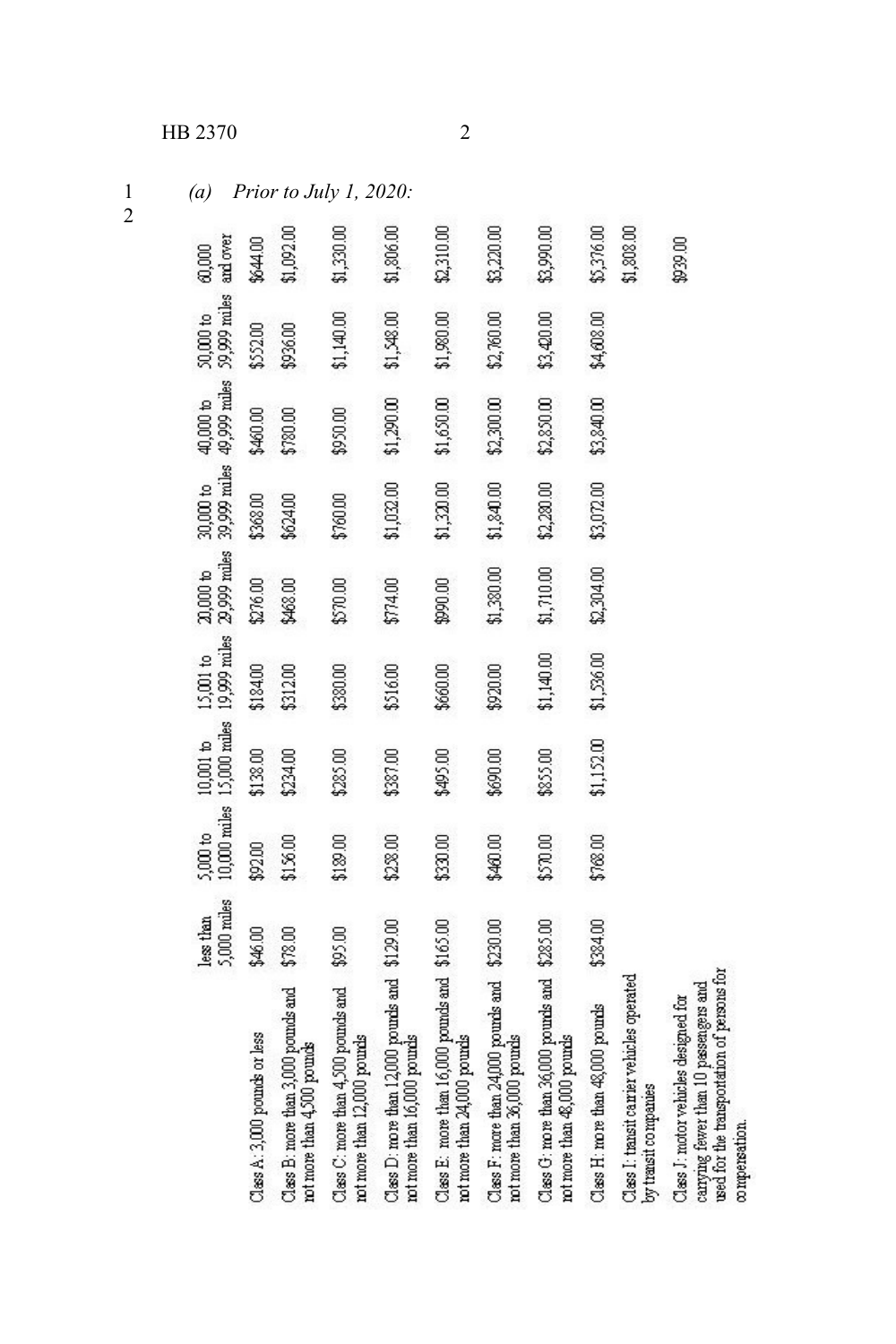# HB 2370 3

*(b) On and after July 1, 2020, and prior to July 1, 2021:*

|                                                                                                                                              | less than |          | 5,000 miles   10,000 miles 15,000 miles 19,999 miles 29,999 miles 39,999 miles 49,999 miles 59,999 miles and over<br>5,000 to 10,001 to 15,001 to 20,000 to 30,000 to 40,000 to 50,000 60,000 |            |          |                                                        |                                             |                       |            |
|----------------------------------------------------------------------------------------------------------------------------------------------|-----------|----------|-----------------------------------------------------------------------------------------------------------------------------------------------------------------------------------------------|------------|----------|--------------------------------------------------------|---------------------------------------------|-----------------------|------------|
| Class A: 3,000 pounds or less                                                                                                                | \$48.00   | 200.00   | \$144.00                                                                                                                                                                                      | \$192.00   | \$288.00 | \$384.00                                               | \$480.00                                    | \$576.00              | \$672.00   |
| Class B: more than 3,000 pounds<br>and not more than 4,500 pounds                                                                            | \$81.00   | \$163.00 | \$244.00                                                                                                                                                                                      | \$226.00   | \$488.00 | \$651.00                                               | 8314.00                                     | \$977.00              | \$1,139.00 |
| Class C: more than 4,500 pounds<br>and not more than 12,000 pounds                                                                           | 89.00     | \$197.00 | \$297.00                                                                                                                                                                                      | \$397.00   | \$595.00 | \$793.00                                               | 00 1600                                     | \$1,190.00            | \$1,388.00 |
| Class D: more than 12,000 pounds<br>and not more than 16,000 pounds                                                                          | \$135.00  | \$269.00 | \$404.00                                                                                                                                                                                      | \$538.00   | \$808.00 |                                                        | \$1,077.00 \$1,346.00 \$1,615.00 \$1,885.00 |                       |            |
| Class E: more than 16,000 pounds<br>and not more than 24,000 pounds                                                                          | \$172.00  | \$344.00 | \$517.00                                                                                                                                                                                      | \$689.00   |          | $$1,033.00$ $$1,377.00$                                | \$1,722.00                                  | \$2,066.00            | \$2,410.00 |
| Class F: more than 24,000 pounds<br>and not more than 36,000 pounds                                                                          | \$240.00  | 2480.00  | 8720.00                                                                                                                                                                                       | 00.09      |          | \$1,440.00 \$1,922.00 \$2,400.00 \$2,880.00 \$3,360.00 |                                             |                       |            |
| Class G: more than 36,000 pounds<br>and not more than 48,000 pounds                                                                          | 297.00    | \$595.00 | \$892.00                                                                                                                                                                                      | \$1,190.00 |          | $$1,784.00$ $$2,379.00$                                | \$2,974.00                                  | \$3,569.00            | \$4,163.00 |
| Class H: more than 48,000 pounds                                                                                                             | \$401.00  | \$801.00 | \$1,202,00                                                                                                                                                                                    |            |          | $$1,603.00$ $$2,404.00$ $$3,206.00$                    |                                             | \$4,007.00 \$4,808.00 | \$5,610.00 |
| Class I: transit carrier vehicles<br>operated by transit companies                                                                           |           |          |                                                                                                                                                                                               |            |          |                                                        |                                             |                       | \$1,887.00 |
| Class J: motor vehicles designed for<br>carrying fewer than 10 passengers<br>and used for the transportation of<br>persons for compensation. |           |          |                                                                                                                                                                                               |            |          |                                                        |                                             |                       | \$980.00   |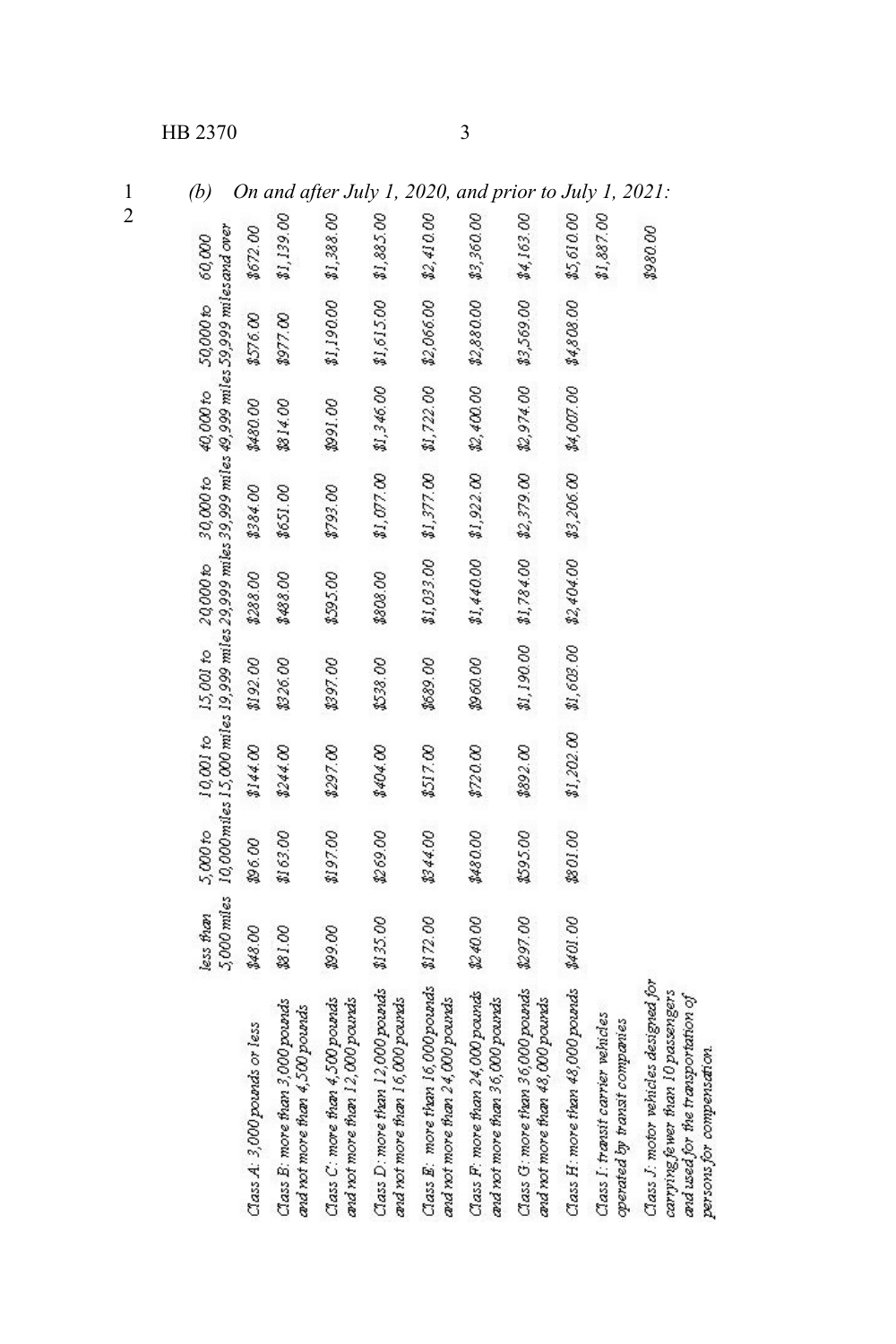# HB 2370 4

 $\frac{1}{2}$ 

1 *(c) On and after July 1, 2021, and prior to July 1, 2022:*

|                                                                                                                                                 | 5,000 miles<br>less than | 10,000 miles<br>5,000 to | 15,000 miles<br>10001 to | 15,001 to<br>19,999 miles | 29,999 miles<br>20,000 to | 39,999 miles<br>30,000 to | 49,999 miles<br>40,000 to | 59,999 miles<br>50,000 to | and over<br>60,000 |
|-------------------------------------------------------------------------------------------------------------------------------------------------|--------------------------|--------------------------|--------------------------|---------------------------|---------------------------|---------------------------|---------------------------|---------------------------|--------------------|
| Class A: 3,000 pounds or less                                                                                                                   | L000                     | \$100.00                 | \$150.00                 | \$200.00                  | \$300.00                  | \$400.00                  | \$500.00                  | \$600.00                  | \$700.00           |
| Class B: more than 3,000 pounds<br>and not more than 4,500 pounds                                                                               | \$85.00                  | \$170.00                 | \$254.00                 | \$339.00                  | \$509.00                  | \$678.00                  | \$848.00                  | \$1,017.00                | \$1,187.00         |
| Class C more than 4,500 pounds \$103.00<br>and not more than 12,000 pounds                                                                      |                          | \$205.00                 | \$310.00                 | \$413.00                  | \$620.00                  | \$826.00                  | \$1,033.00                | \$1,239.00                | \$1,44600          |
| Class D: more than 12,000 pounds \$140.00<br>and not more than 16,000 pounds                                                                    |                          | 2280.00                  | \$421.00                 | \$561.00                  | \$841.00                  | \$1, 122.00               | \$1,402.00                | \$1,683.00                | \$1,963.00         |
| Class $E$ : more than $16,000$ pounds $$179,00$<br>and not more than 24,000 pounds                                                              |                          | \$39.00                  | \$338.00                 | \$717.00                  | \$1,076.00                | \$1,435.00                | \$1,793.00                | \$2,122.00                | \$2,511.00         |
| Class F: more than 24,000 pounds \$250.00<br>and not more than 36,000 pounds                                                                    |                          | \$500.00                 | \$250.00                 | \$1,000.00                | \$1,500.00                | \$2,000.00                | \$2,500.00                | \$3,000.00                | \$3,500.00         |
| Class G: more than 36,000 pounds \$310.00<br>and not more than 48,000 pounds                                                                    |                          | \$620.00                 | \$29.00                  | \$1,239.00                | \$1,859.00                | \$2,478.00                | \$3,098.00                | \$3,717.00                | \$4,337.00         |
| Class H: more than 48,000 pounds \$417.00                                                                                                       |                          | \$835.00                 | \$1,252.00               | \$1,670.00                | \$2,504.00                | \$3,339.00                | \$4,174.00                | \$5,009.00                | \$5,843.00         |
| Class I: transit carrier vehicles<br>operated by transit companies                                                                              |                          |                          |                          |                           |                           |                           |                           |                           | \$1,965.00         |
| Class J: motor vehicles designed<br>transportation of persons for<br>passengers and used for the<br>for carrying fewer than 10<br>compensation. |                          |                          |                          |                           |                           |                           |                           |                           | \$1,02100          |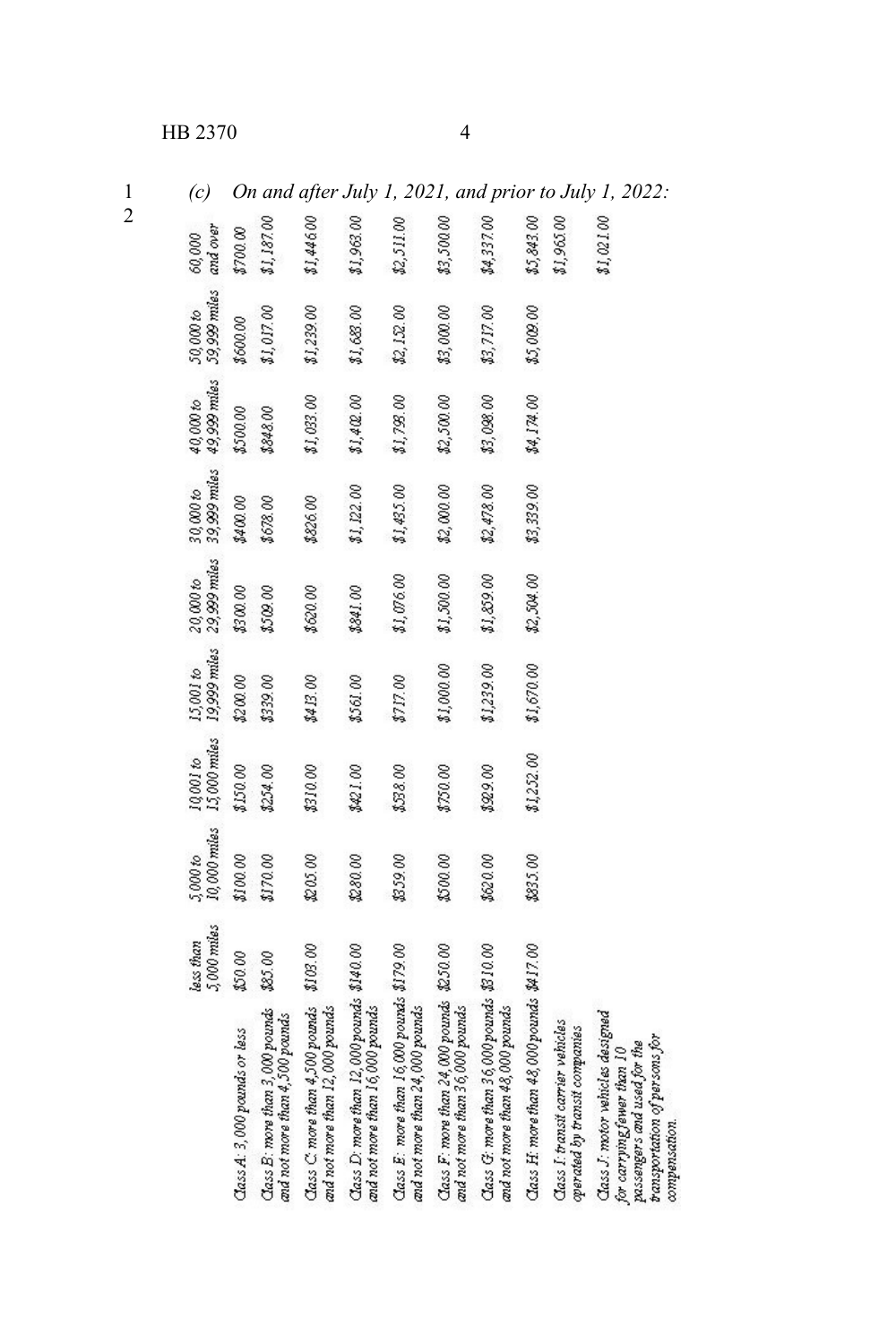# HB 2370

 $\frac{1}{2}$ 

(d) On and after July 1, 2022:

|                                                                                                                                                       | 5,000 miles<br>less than | 10,000 miles<br>5,000 to | 15,000 miles<br>10,001 to | 19,999 miles<br>15,001 to | 29,999 miles<br>200000 | 39,999 miles<br>30,000 to | 49,999 miles<br>40,000 to | 59,999 miles<br>50,000 to | and over<br>60,000 |
|-------------------------------------------------------------------------------------------------------------------------------------------------------|--------------------------|--------------------------|---------------------------|---------------------------|------------------------|---------------------------|---------------------------|---------------------------|--------------------|
| Class A: 3,000 pounds or less                                                                                                                         | \$52.00                  | \$104.00                 | \$156.00                  | \$208.00                  | \$312.00               | \$416.00                  | \$520.00                  | \$&4.00                   | \$728.00           |
| Class B: more than 3,000 pounds<br>and not more than 4,500 pounds                                                                                     | \$88.00                  | \$176.00                 | \$265.00                  | \$353.00                  | \$329.00               | \$705.00                  | \$882.00                  | \$1,058.00                | \$1,234.00         |
| Class $C$ more than $4,500$ pounds $$107.00$<br>and not more than 12,000 pounds                                                                       |                          | \$214.00                 | \$322.00                  | \$430.00                  | \$644.00               | \$859.00                  | \$1,074.00                | \$1,289.00                | \$1,503.00         |
| Class D: more than 12,000 pounds \$146.00<br>and not more than 16,000 pounds                                                                          |                          | \$292.00                 | \$437.00                  | \$583.00                  | \$875.00               | \$1,167.00                | \$1,458.00                | \$1,750.00                | \$2,042.00         |
| pounds and not more than 24,000<br>$\text{Zass } E$ : more than $16,000$<br>pounds                                                                    | \$187.00                 | \$373.00                 | \$560.00                  | \$746.00                  | \$1,119.00             | \$1,492.00                | \$1,865.00                | \$2,238.00                | \$2,611.00         |
| Class F: more than 24,000 pounds \$260.00<br>and not more than 36,000 pounds                                                                          |                          | \$520.00                 | \$780.00                  | \$1,040.00                | \$1,560.00             | \$2,080.00                | \$2,600.00                | \$3,120.00                | \$3,640.00         |
| Class G: more than 36,000 pounds \$322.00<br>and not more than 48,000 pounds                                                                          |                          | \$644.00                 | \$967.00                  | \$1,289.00                | \$1,933.00             | \$2,577.00                | \$3,222.00                | \$3,866.00                | \$4,510.00         |
| Class H: more than 48,000 pounds \$434.00                                                                                                             |                          | \$868.00                 | \$1,302.00                | \$1,736.00                | \$2,605.00             | \$3,473.00                | \$4,341.00                | \$5,209.00                | \$6,077.00         |
| Class I: transit carrier vehicles<br>operated by transit companies                                                                                    |                          |                          |                           |                           |                        |                           |                           |                           | \$2,044.00         |
| Class J: motor vehicles designed<br><i>vansportation of persons for</i><br>passengers and used for the<br>for carrying fewer than 10<br>compensation. |                          |                          |                           |                           |                        |                           |                           |                           | \$1,061.00         |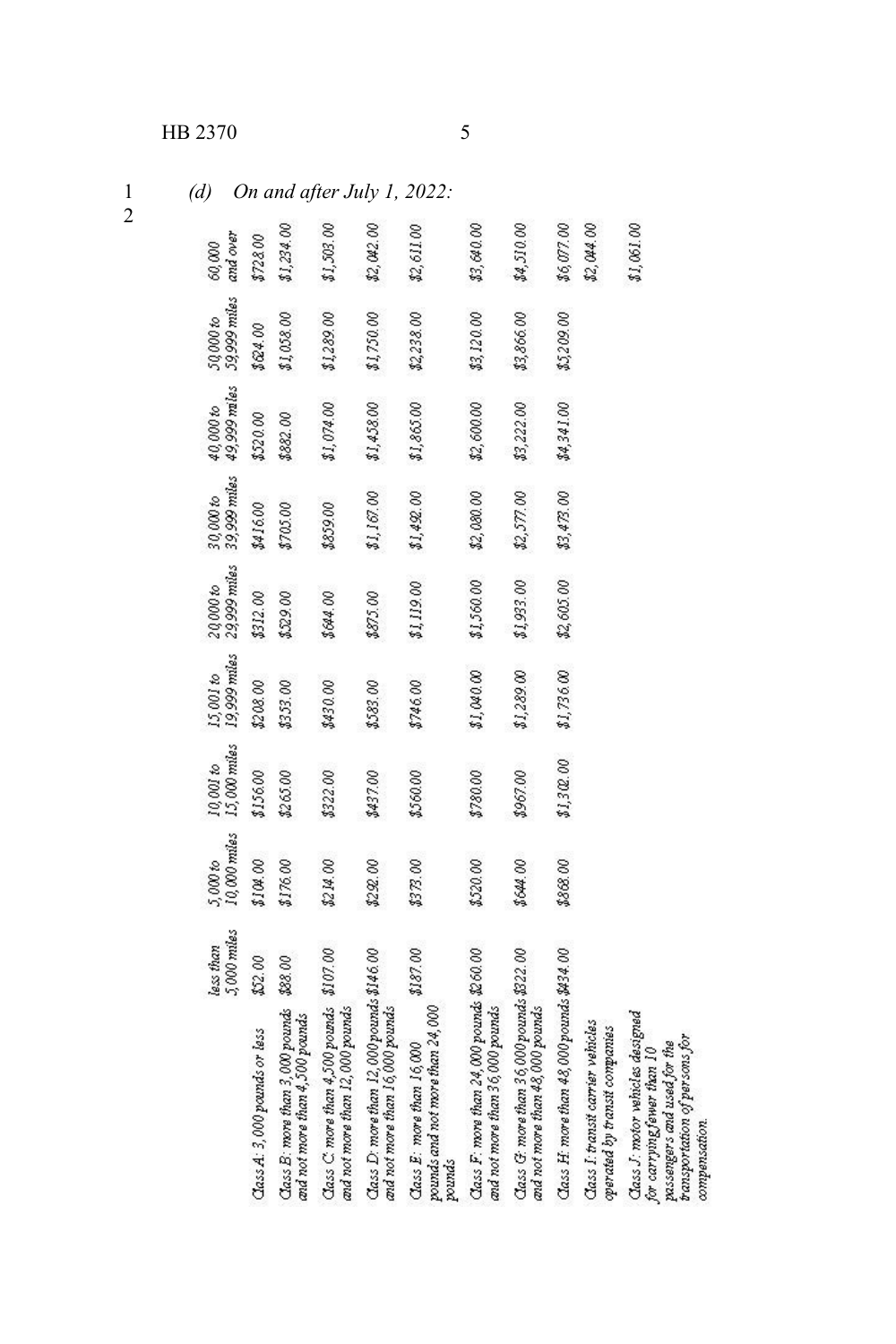In the event any additional motor vehicles equipped to use LP-gas as a fuel are placed in operation by a special LP-gas permit user after the first month of any calendar year, a tax shall become due and payable to this state and is hereby imposed at the tax rate prescribed herein prorated on the basis of the weight and mileage for the months operated in the calendar year. The director shall issue special permit decals for each motor vehicle on which taxes have been paid in advance as provided herein, which shall be affixed on each such vehicle in the manner prescribed by the director. 1 2 3 4 5 6 7 8

Sec. 2. K.S.A. 2018 Supp. 79-34,118 is hereby amended to read as follows: 79-34,118. *(a)* Upon application to the director of taxation and payment of the fee prescribed under this section any interstate motor fuel user may obtain a 24-hour motor fuel permit or a 72-hour motor fuel permit which shall authorize one commercial motor vehicle to be operated for a period of 24 hours or 72 hours, respectively, without compliance with the other provisions of the interstate motor fuel use act and in lieu of the tax imposed by K.S.A. 79-34,109, and amendments thereto. 9 10 11 12 13 14 15 16

*(b)* The fee for each 24-hour motor fuel permit issued under this section shall be*:* 17 18

*(1)* \$13 *prior to July 1, 2020;* 19

*(2) \$14 on and after July 1, 2020, and prior to July 1, 2021; and* 20

*(3) \$15 on and after July 1, 2021*.

*(3) \$28.85 on and after July 1, 2021*.

*(c)* The fee for each 72-hour motor fuel permit issued under this section shall be*:* 22 23

*(1)*  \$25 *prior to July 1, 2020;* 24

*(2) \$26.92 on and after July 1, 2020, and prior to July 1, 2021; and* 25

26

42

21

*(d)* Motor fuel permits may be purchased in multiples of three upon making proper application and payment of the required fees. The secretary of revenue shall adopt rules and regulations specifying the conditions under which motor fuel permits will be issued and providing for the issuance thereof. The secretary may designate agents or contract with private individuals, firms or corporations to issue such motor fuel permits so that such permits will be obtainable at convenient locations. 27 28 29 30 31 32 33

Sec. 3. K.S.A. 2018 Supp. 79-34,141 is hereby amended to read as follows: 79-34,141. *(a) Prior to July 1, 2020,* the tax imposed under this act shall be not less than: 34 35 36

(1) On motor-vehicle fuels other than E85 fuels, \$.24 per gallon, or fraction thereof; 37 38

(2) on special fuels, \$.26 per gallon, or fraction thereof; 39

(3) on LP-gas, other than compressed natural gas and liquefied natural gas, \$.23 per gallon, or fraction thereof; 40 41

(4) on E85 fuels, \$.17 per gallon, or fraction thereof;

 $(5)$  on compressed natural gas, \$.24 per gallon, or fraction thereof; 43